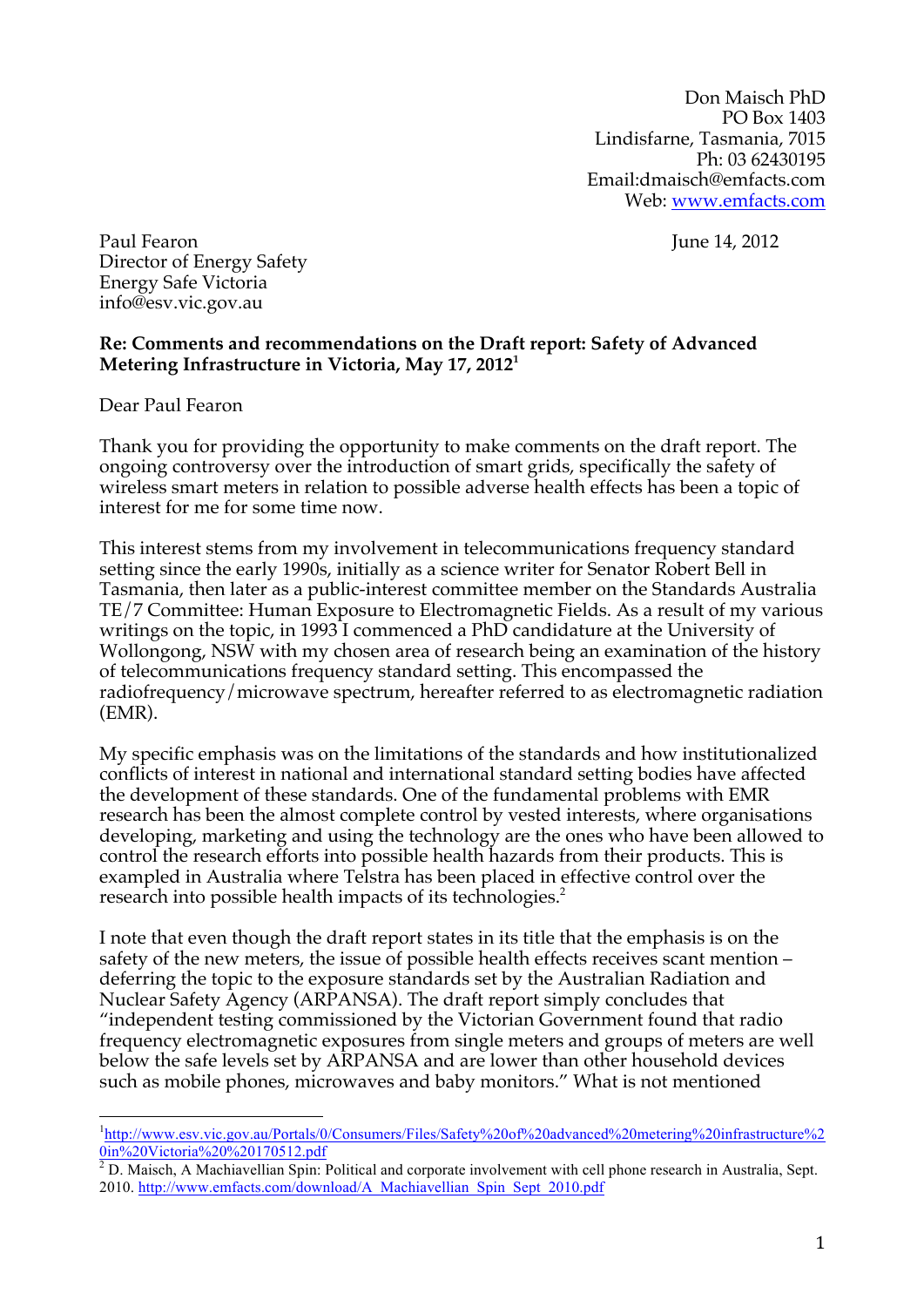however is that these "safe levels" are only for protection against immediate thermal hazards (tissue heating) at high level exposures and not against possible prolonged or cumulative bio-effects from low intensity environmental exposures. As for possible health impacts of smart meter EMR emissions that are far below the standard limits, the ARPANSA standards are therefore irrelevant  $3$  and it is disingenuous to give the impression that they are sufficiently protective of public health. As for the claim that smart meter emissions are less than other appliances in the home, such as a microwave oven for example, this does not tell us much because exposures are dependent on distance and duration of exposure. If one has a smart meter externally on a bedroom wall with their bedhead up against that wall, their nighttime exposures to the frequent emissions will most likely be the main source of EMR home exposures. One does not normally sleep next to an operating microwave oven! It would be interesting, however, to make a comparison between smart meter emissions and a DECT cordless phone when its base station is placed on a bedside table. This is because the base station handset cradle of most cordless DECT phones emits a pulsing microwave signal at full power 24/7 even when the phone is not being used. See: http://www.emfacts.com/download/dect.pdf

There is also the issue of duration of emission. The draft report gives the impression that smart meters are fairly 'quiet' and just record energy consumption every half hour. However, I have seen a number of cases in Victoria where smart meters were frequently sending out bursts of RF energy over 30 times per minute. $^4$  The timing of these emissions seems to vary widely; for example, over the space of about every two minutes a newly installed meter I measured in Bendigo was sending out a number of RF transient emissions with the peak reading being slightly over 67mW/m2<sup>5</sup>. When not sending the level was .004mW/m2. Over the time of recording, the transient emissions were on a brief but regular basis every 2 minutes. Note that these levels are only a rough indication and were taken externally, close to the smart meter. More accurate measurements need to be taken internally, especially when a bedhead is in close proximity to a smart meter. However, the important issue here is not the levels that are indicated, but that it is strong evidence that at least some smart meters are far more active that what the ESV report suggests. In this regard, the photo on the next page is of concern. It shows a transient reading of 727 mW/m2 in the bedhead of a Melbourne home with the bedhead next to the wall where the new smart meter was placed. The couple now find that sleep is impossible there. It was a very quick transient spike that was captured quite by luck. If some people are having trouble sleeping close to a smart meter it may be these frequent transient EMR transmissions that are disturbing their sleep. A mechanism for how this is possible is presently unknown but could possibly involve an effect on brain receptors/neurotransmitters, and even an effect on the pineal gland that mediates the circadian rhythm (sleep/awake cycle). Considering the large numbers of people who may sleeping in close proximity to smart meter emissions these are important research questions that should not be dismissed simply because the exact mechanism is not known.

<sup>&</sup>lt;sup>3</sup> This is examined in detail in: D Maisch, Chapter 5, A case study on ICNIRP Harmonization and the Australian RF exposure standard, *The Procrustean Approach* , pp. 193-224. http://www.emfacts.com/the-procrustean-approach/ <sup>4</sup> For example see: http://www.youtube.com/watch?v=hTLCgwDQliY&feature=youtu.be

 $5$  milliWatts per meter squared (mW/m2)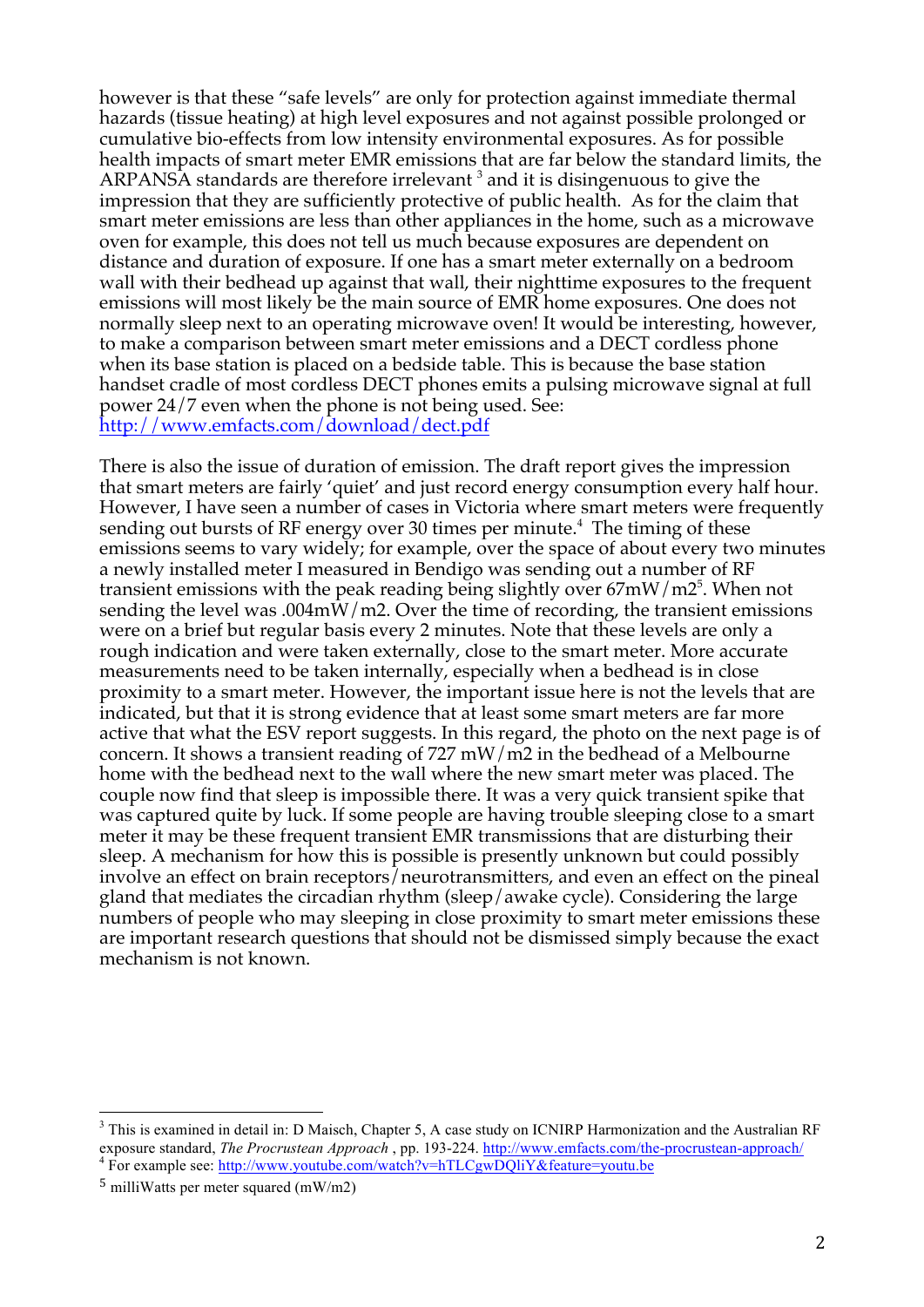

Although there are currently a number of contentious technical issues connected with the introduction of smart metering technology, I will focus my comments on the issue of adverse health complaints from residents after a smart meter has been installed on their home, especially when the meter is on an exterior bedroom wall with a bedhead placed in close proximity to the meter, as mentioned above. Many of the reports I have been getting from the Melbourne area are from people who have recently had their old analogue meter replaced with a smart meter and subsequently developed sleep disorders, headaches, tinnitus, fatigue and a number of other complaints when the new meter is close to their bedhead. Here are two examples of this type of complaint:

*Since installation I wake up with headaches every single morning and go to bed with* something very much like Vertigo every night. I have had this ever since the Smart meter *was installed. It is also installed on my front porch which is right outside my bedroom so I* am very close to it.<sup>6</sup>

*My symptoms started the night the smart meter was installed. Waking with heart palpitations and a racing heart and internal shakiness. A surging feeling that went right through my body now and then. Head pain and a burning pain on the left side of the head. Depleted immune system-leading to flu and cold. I am now getting nausea and maybe 2 -3 hours sleep a night.*<sup>7</sup> (This is in reference to the above photo)

What are we to make of similar anecdotal reports, not just from Victoria but from other nations as well? Are they the result of a real biological effect from close proximity EMR exposure or, as has been suggested by some, a type of public hysteria caused by exposure to newspaper articles, TV investigative programs, web sites and YouTube videos? As this is now being claimed to be the situation (below) by those promoting smart meter technology, this claim needs to be examined in some detail.

!!!!!!!!!!!!!!!!!!!!!!!!!!!!!!!!!!!!!!!!!!!!!!!!!!!!!!!

<sup>6</sup> http://stopsmartmeters.com.au/2012/06/04/i-wake-up-with-headaches-every-single-morning/

<sup>7</sup> Personal email communication, April 12, 2012.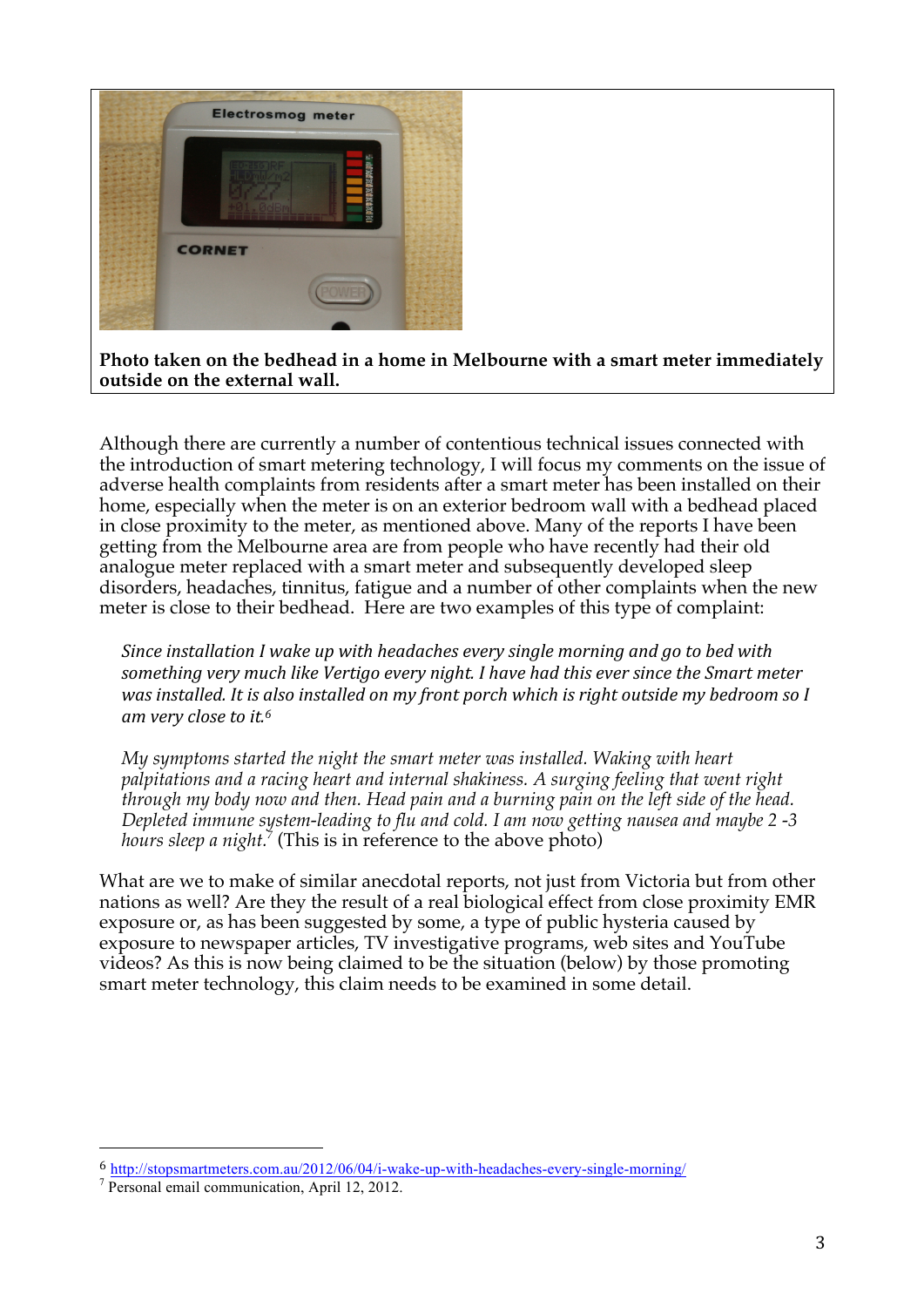*What was a simple idea [smart meters] is slowly turning into a nightmare scenario that is consuming people's lives, fear is taking hold and the propaganda engine is giving rise to a new nation, one where mis-information and out of context research, articles and video are being used to further create hysteria8*

Angus Doyle CEO Detect Energy

In a January 2012 Montreal newspaper article on the roll-out of smart meters by Hydro-Quebec, the author put down the mounting public opposition to their introduction as a consequence of an "unjustified panic" that was being "carefully cultivated" by environmentalists.<sup>9</sup> The obvious implication from this viewpoint is that if health effects become widely reported by members of the public after smart meters have been installed on their homes, it is only because they have heard about health hazards from the media and anti-smart meter activist groups and as a result have worried themselves sick. This is known as the nocebo effect. This line of reasoning has been suggested by Professor Andrew Wood from the Brain and Psychological Sciences Research Centre at Swinburne University of Technology. In his report on smart meters, he suggests that the nocebo effect may play a role in symptoms being reported.<sup>10</sup> Wood expressed a similar opinion at the Annual 2003 conference of the Australian Radiation Protection Society (ARPS) where he gave a presentation that compared the public's concerns over health hazards from EMR to a newspaper article about Russian museum workers fears over a curse supposedly placed on a Russian sacred icon on display – with an obvious inference that the public's concerns over EMF were just as irrational.<sup>11</sup>

There are two reasons for a dismissive attitude to the possibility of adverse health effects from smart meters, both that do not stand up to an objective analysis. The first is a reliance on the advice of official standard setting bodies and the second is a reliance on the findings of provocation studies on people who have identified themselves as being sensitive to EMR. This condition is called electromagnetic hypersensitivity (EHS).

### **What the standard setters say**

The prime reason why possible adverse health effects are dismissed when it comes to smart meters and other wireless devices is an unquestioning acceptance of the advice of the standard setting bodies, the International Commission on Non-Ionizing Radiation Protection (ICNIRP) and the industry body, the International Committee on Electromagnetic Safety  $(ICES)^{12}$ . This advice states that the only established adverse effect of RF/MW exposure (other than shock from direct contact with a transmitting surface) is heating from acute exposures and that other reported effects not related to heating (non-thermal effects) have not been established and therefore cannot be taken

<sup>&</sup>lt;sup>8</sup> A Doyle, 'Sex, Lies and Smart Meters – The Truth Is Out There', http://detectenergy.com/smart-meter-powermonitor/smart-meter-5/

<sup>9</sup> F. Cardinal, 'Double discours', *The Montreal Daily La Presse*, Jan. 27, 2012,

http://www.cyberpresse.ca/debats/editorialistes/francois-cardinal/201201/26/01-4489772-double-discours.php <sup>10</sup> A Wood, Comparison of the Preliminary Victorian Study To Other Overseas Studies, in *AMI Meter* 

*Electromagnetic Field Survey*. *Final Report*. Prepared for the Department of Primary Industries*,* Appendix A, pp. 87-94,<br><sup>11</sup> A. Wood, 'Effective Protection against Non-Ionizing Radiation (NIR) or: the Devil's in the Detail', ARPS-28

Conference, Hobart Function and Conference Centre, Oct.28, 2003.

 $12$  The International Committee on Electromagnetic Safety (ICES) is the group within the Institute of Electrical and Electronic Engineers (IEEE) charged with setting RF/MW exposure limits.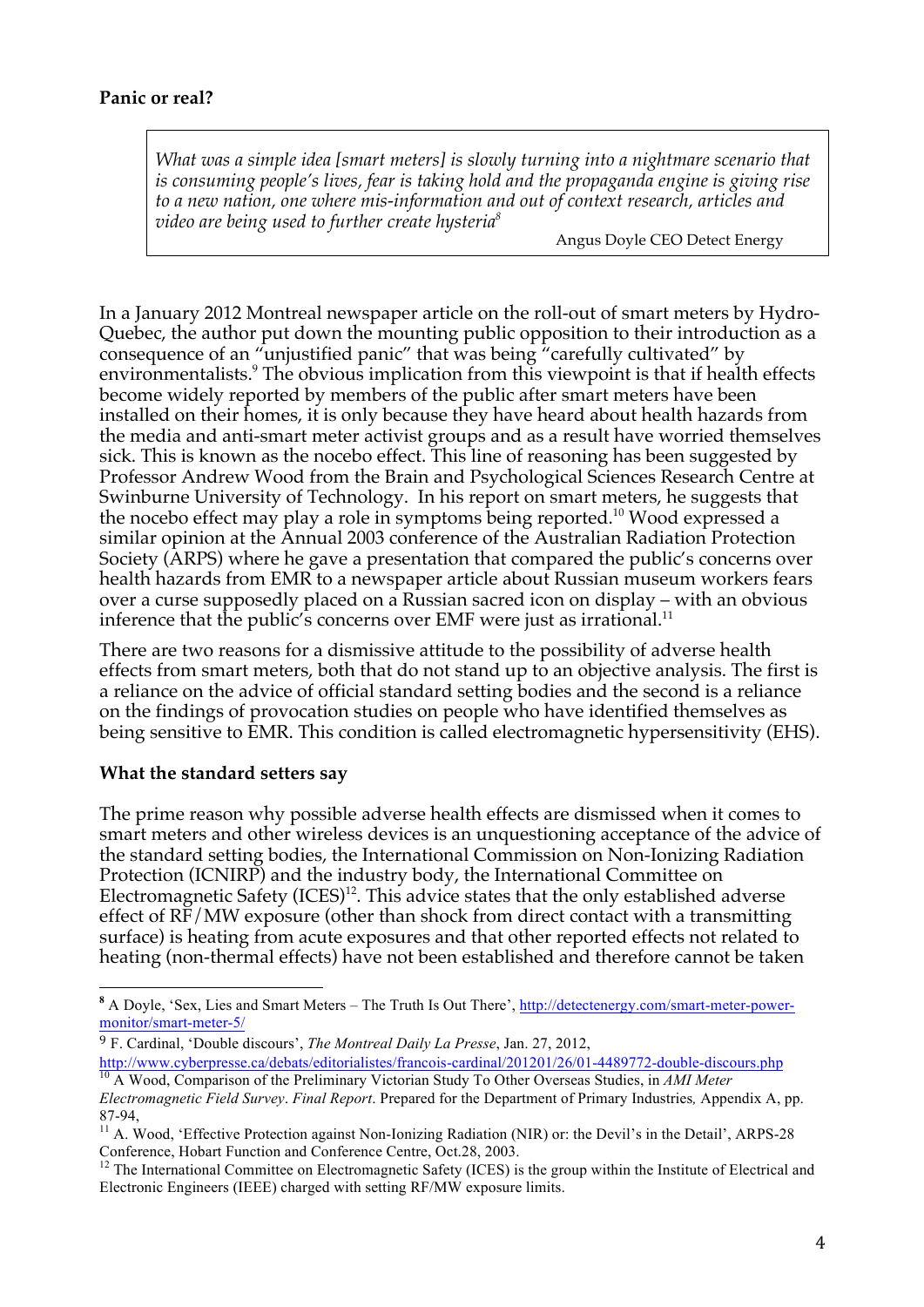into consideration in setting exposure limits. <sup>13</sup> ICES takes a hardline view on any possible hazards from non-thermal exposures (such as from smart meters) as expressed by ICES member Ralf Bodemann in 2005:

Electrosensitive persons do not exist…These persons suffer not due to their exposure to EMFs [electromagnetic fields], but because they develop a psychosomatic syndrome…the complaining people may be hypersensitive indeed, but not to electromagnetic fields. They are hypersensitive to rumours, alarming messages, false reports, false alarm and fictitious news. They do not trust the scientific results and develop psychosomatic syndrome, often quite serious. Their troubles should be treated by a psychologist or by a psychiatrist, not by lowering the EMF limits or by removing the alleged sources of EMFs.<sup>14</sup>

However, as I have examined in detail in my thesis *The Procrustean Approach*, the thermal-effects-only paradigm that both ICNIRP (which the Australian standard follows) and ICES have maintained since their inception, has been with the direct involvement of vested interests in setting RF/MW exposure limits. This involvement has ensured that exposure limits would not restrict technological development. This has therefore marginalised scientific perspectives that contradict that paradigm – a historic problem that has haunted the advancement of science ever since the time of Galileo*.* As for those marginalised scientific perspectives – evidence for adverse health effects not related to heating (or induced body electrical currents from extremely low frequency (ELF) powerfrequency exposures) - there is a substantial body of research that shows that the existing standards are inadequate for public health protection. They are inadequate because they exclude scientific evidence that prolonged exposures to lowintensity EMR can have adverse biological outcomes at levels far below the official standard "safe" limits.

Two recent publications that document this research in great detail are the *Bioinitiative Report*<sup>15</sup> and *Non\$Thermal,Effects,and,Mechanisms,of,Interaction,Between Electromagnetic, Fields and Living Matter.<sup>16</sup>* (Appendix A) As well, the inadequacy of the current exposure standards were highlighted at an international EMF conference in Norway in 2011.<sup>17</sup>

# **Provocation studies**

The second reason for dismissing possible smart meter health effects from EMR exposure has been reliance on the findings of provocation studies to evaluate the reality of electromagnetic hypersensitivty (EHS). This type of study simply consists of exposing subjects who have identified themselves as electrosensitive to EMR to see if they can feel when the field is turned on or off. These tests have generally found that the subjects failed to distinguish whether the field was present or not - leading to a conclusion by the researchers that the fields were not the cause of their reported symptoms and therefore the problem may be psychosomatic.

<sup>&</sup>lt;sup>13</sup> This is outlined in the 12 "guiding principles" used by the International Committee on Electromagnetic Safety

<sup>(</sup>ICES) for RF/MW standard setting. See D. Maisch. Op cit, pp. 150-151.<br><sup>14</sup> R. Bodemann, Report on WHO IAC meeting June 13-14, 2005. IEEE ICES TC95 Meeting, Approved Minutes, Dublin, Ireland, June 26, 2005.

<sup>&</sup>lt;sup>15</sup> C. Blackman et al, The Bioinitiative report, A Rationale for a Biologically-Based Public Exposure Standard for Electromagnetic Fields (ELF and RF). May 18, 2010, http://www.bioinitiative.org/freeaccess/index.htm <sup>16</sup> L. Guiliani, M. Soffritti (eds.), Non-Thermal Effects and Mechanisms of Interaction Between Electromagnetic

Fields and Living Matter, *European Journal of Oncology*, Vol. 5, Bologna, Italy, 2010.

http://electromagnetichealth.org/electromagnetic-health-blog/icems/ <sup>17</sup> http://iemfa.org/index.php/publications/seletun-resolution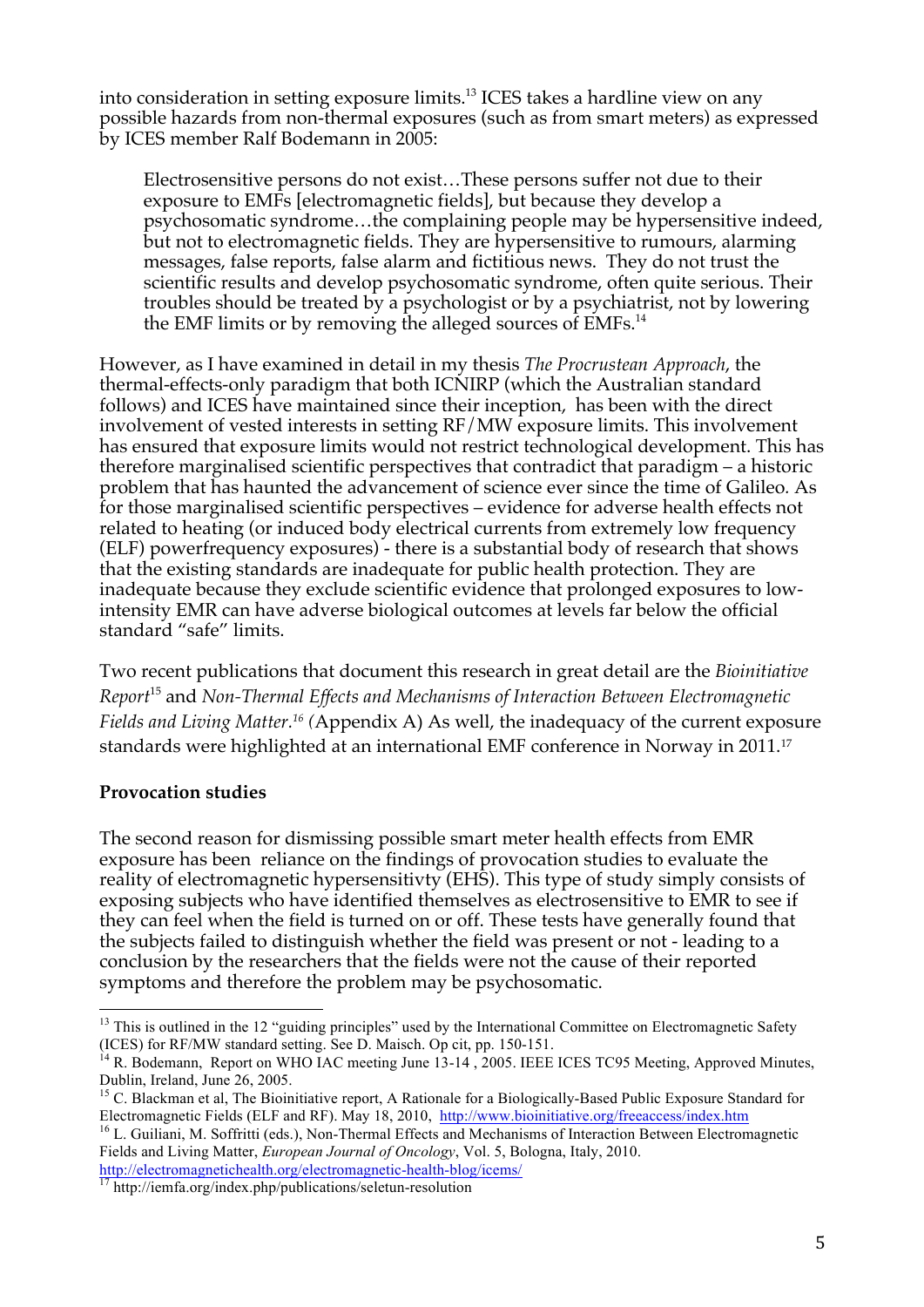Central to EMR provocation studies is the hypothesis that if a person is sensitive to EMR they should be able to feel when the exposure is taking place. If not, it must be a psychological problem. For example, Rubin and colleagues from Kings College, London reviewed over 40 provocation studies on EHS volunteers and concluded that, overall, people with EHS did not react to EMR exposure any differently from the way subjects react to a sham exposure. Thus, the authors suggested that EMR was not the cause of their condition.<sup>18</sup>

A significant weakness of provocation studies when applied to possible adverse health effects of EMR exposure, however, is the assumption that if there are adverse biological effects from exposure, affected people should be able to feel when they are being exposed. Such an assumption would quickly be rejected if it were applied to ionizing radiation. Obviously people are unable to feel when they are exposed to x-rays or other sources of ionizing radiation.

It is my opinion that provocation studies are the wrong approach for this reason. By limiting research to people who have identified themselves as suffering from EHS, a far larger group of people may be overlooked. These are people who may be adversely affected by EMR exposure but have not identified EMR as a factor in their illness, and are unable to sense when they are being exposed. This is not to invalidate the claim that some people can indeed feel when they are exposed to EMR but that topic is outside the scope of this submission.

# **Considering the nocebo effect**

!!!!!!!!!!!!!!!!!!!!!!!!!!!!!!!!!!!!!!!!!!!!!!!!!!!!!!!

As for the claim that the nocebo effect may play a role in some smart meter health complaints, I would be surprised if this were not the case given the following points:

- Victorian homeowners have been given no say in the matter and are threatened with disconnection if they refuse to allow a smart meter to be placed on their home. This forced placement of smart meters on one's own home, coinciding with the IARC classification of EMR as a Group 2B possible carcinogen is enough to generate public outrage. For comparison, imagine the public outrage if the Victorian government mandated that every Victorian home must be sprayed regularly with DDT (another 2B classification) to control mosquitoes.
- According to risk expert Peter Sandman it is outrage that causes hazard perception<sup>19</sup>– suggesting here that the compulsory installation of smart meters is causing a degree of public outrage which thereby generates increased perception of a possible hazard. With this viewpoint it can be argued that if there is a nocebo effect from smart meters, it is not because of media scare stories or activists' web sites but primarily from the very act of making smart meters compulsory.
- There is ample peer-reviewed and published scientific literature now freely available on the Internet that indicates that the existing RF standard assurances of safety are inadequate for public health protection. Thus, community health concerns do have a scientific basis and should be addressed with open and

<sup>&</sup>lt;sup>18</sup> Rubin, GJ, Electrosensitivity: A Case for Caution with Precaution, http://archive.radiationresearch.org/conference/downloads/011555\_rubin\_extra.pdf

<sup>&</sup>lt;sup>19</sup> P Sandman, 'Outrage Causes Hazard Perception: Peter Sandman on Risk Communication', http://www.youtube.com/watch?v=QhPWYlqd7qg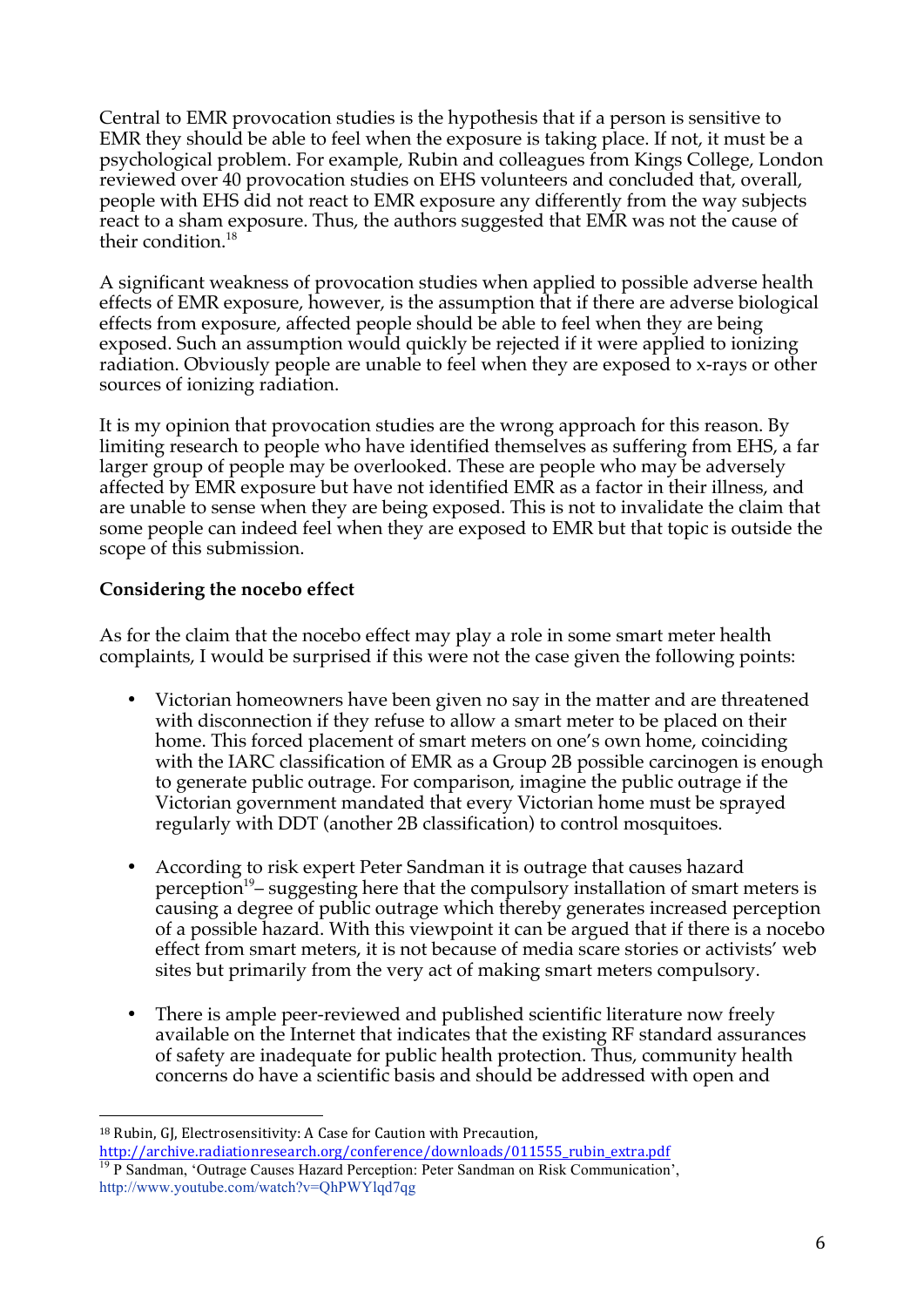honest communication, something which, in my opinion, has not yet taken place with the smart meter rollout in Victoria. Simply trying to dismiss the whole safety issue as the result of "criminal damage", and claiming that media coverage is causing concern and worry, only serves to insult the intelligence of a large number of concerned Victorians. This increases the level of public outrage/hazard perception.

Consider the advice of a report by the U.S. National Academy of Sciences, National Research Council (NAS/NRC) in 2008. They concluded that public involvement in environmental decision-making is more likely to improve than undermine the quality of decisions made. The report found that even though scientists may be in the best position to make technological based decisions, public values and concerns are important to frame the scientific questions asked and ensure that decisions address all of the issues relevant to those affected. The report went on to say that when there were cases of public involvement making matters worse, it is usually when participatory processes were set up to divert the public's energy away from criticism and into activities that were considered safe by an agency. The report concludes, in part, that the improper use of public participation to avoid conflicts on important issues is counterproductive in the long run.20

## The nocebo effect is but a distraction

!!!!!!!!!!!!!!!!!!!!!!!!!!!!!!!!!!!!!!!!!!!!!!!!!!!!!!!

It is important to note that the nocebo effect, and its opposite the placebo effect, are part of the human condition and can play a role in a wide range of human health concerns including the current controversy over smart meters. In health research it has long been recognised that studies must be designed to rule out their influence as much as possible. However, if we are to believe the views of Bodeman from ICES, mentioned earlier, when it comes to symptoms reported to be from EMR exposure (other than heating) it must be because of worry and nothing else. Bodeman called it a psychosomatic syndrome - the nocebo effect. Central to this claim is the understanding that without a conscious pre-existing worry there would be no symptoms at all – it's all in the mind.

In my work I have met a number of people who claimed that they were electrosensitive but other psychological factors were also in play. In some cases it seemed that a slight sensitivity had led to an over attention to the problem and a subsequent worsening of symptoms –possibly due to worry indicating that a nocebo effect was possibly involved. However, this has occurred in a minority of cases. For this reason, in a CFS/EMF exposure study that examined residential exposures to mains power magnetic fields in a group of chronic fatigue patients<sup>21</sup>, a decision was made at the onset not to include subjects who had any pre-conceptions that their illness may be caused by electromagnetic field exposure. In other words, none of the participants were worried about EMF thus ruling out a nocebo effect as far as possible. What we found is that reducing 'excessive' nightime ELF magnetic fields significantly improved fatigue symptoms and quality of sleep.<sup>22</sup> Interestingly, one of the symptoms reported, tinnitus,

<sup>20</sup> T. Dietz, P. Stern, (eds.), Panel on Public Participation in Environmental Assessment and Decision Making, National Research Council, *Public Participation in Environmental Assessment and Decision-making*, National Academies Press,<br>Aug. 22, 2008. http://www8.nationalacademies.org/onpinews/newsitem.aspx?RecordID=12434

<sup>&</sup>lt;sup>21</sup> D. Maisch, J. Podd, B. Rapley, Changes in Health Status in a Group of CFS and CF Patients Following Removal of Excessive 50 Hz Magnetic Field Exposure, *JACNEM*, Vol. 21, No. 1; April 2002, http://www.emfacts.com/download/cfs\_changes.pdf

**<sup>22</sup>** J. Podd, D. Maisch, Reducing the level of 50 Hz Magnetic Fields Lessens Symptoms of Chronic Fatigue and 200 Improves Sleep**,** 2nd International Workshop on "Biological effects of Electromagnetic fields", 7-11 October 2002 , Rhodes, Greece, http://www.emfacts.com/download/Reducing50.pdf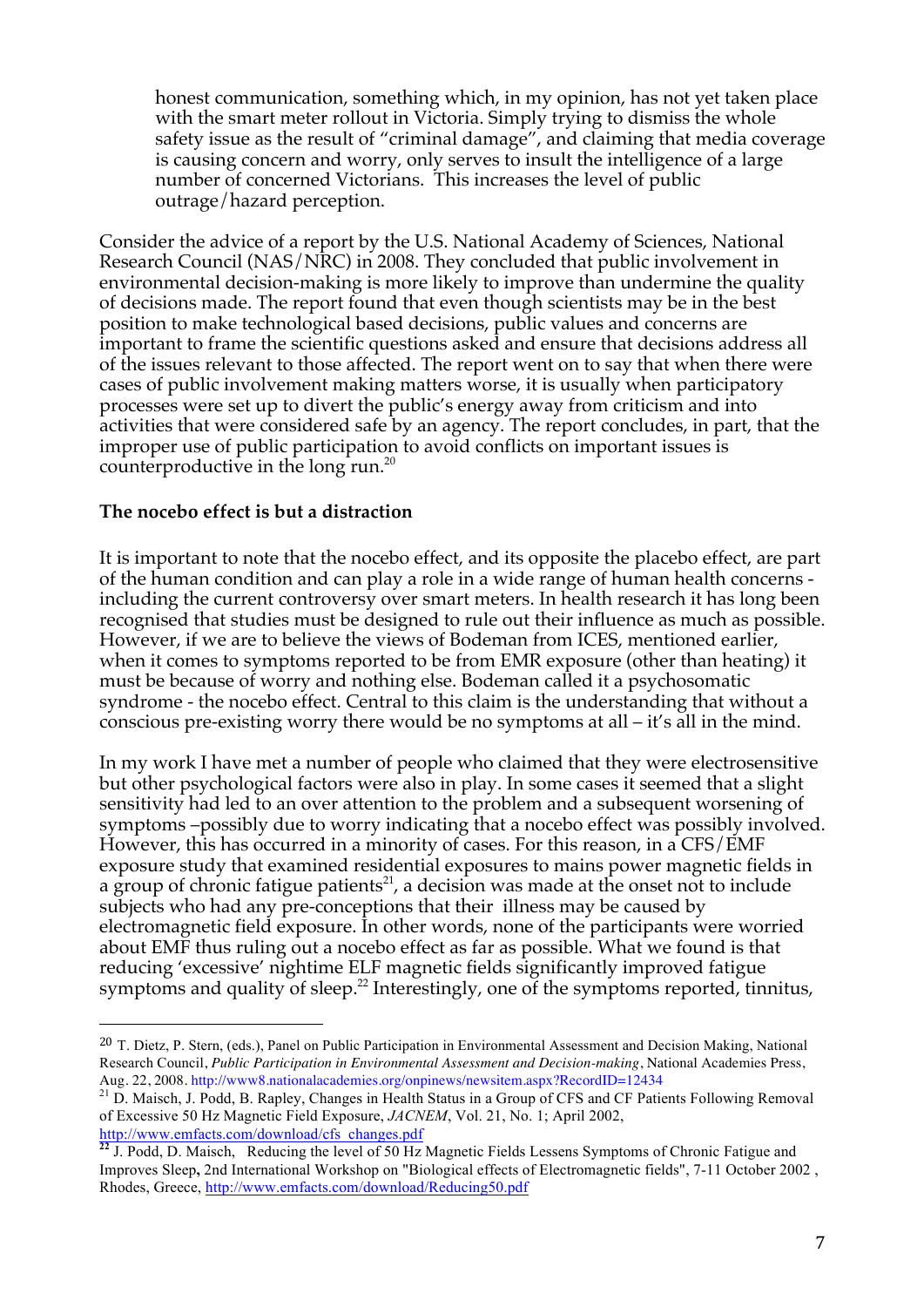especially at night, disappeared after removal of the source of exposure.

## **The Ross House workers compensation case**

The absence of any nocebo effect was also seen in a Workcare Compensation case that took place in Melbourne Victoria in 1991-1992. In this case a number of women who had worked in an office directly over an electrical substation all had remarkably similar symptoms that ceased when they no longer worked in the area. None of the women had any idea that there were high power-frequency magnetic fields in the office. Common symptoms were the following:

chronic tiredness/fatigue; insomnia; stress; listlessness; lightheadiness; prone to virus infections; reduced ability to cope; an inability to concentrate; depression; facial rashes; severe premenstrual tension; fluctuating hormone levels; headaches. One woman summed it up as "a permanent severe case of jet lag". <sup>23</sup>

## **Review of the Russian literature**

In a review of about 1500 original papers from the Russian medical literature from 1960 to 1996, Drs. Karl Hecht and Hans-Ullrick Balzer found a number of symptoms reported by company physicians involving several thousand industrial workers from both high voltage power plants and radar installations (microwave). Among these symptoms were sleep disorders, exhaustion, weariness, lack of concentration, headaches, and dizziness.<sup>24</sup> In private correspondence with Balzer, he mentioned that the condition of Neurovegetative Asthenia was often mentioned in the Russian literature (referring to  $RF/MW$  and ELF) and it was essentially the Russian term for CFS.<sup>25</sup> The symptoms reported in the Hecht and Balzer review are similar to the 1995 Swiss findings of the health impact of a short-wave transmitter situated at Schwarzenburg, Switzerland.

### **The Swiss transmitter study**

A short wave transmitter was erected at Schwarzenburg, near Berne, Switzerland, in 1939 with a number of other antennas added in 1954 and 1971. Since the 1970s, a number of health complaints were reported by the population in the vicinity of the transmitting facility. In March 1990, a petition seeking a scientific evaluation of the health damage allegedly cause by the RF transmissions was handed by a group of Schwarzenburg residents to the Swiss Federal Department of Traffic and Energy (SFDTE). In October 1990, the Head of SFDTE commissioned a study which was carried out by a number of doctors and scientists, primarily from the University of Berne, but also from 4 other agencies. Their findings were published in August 1995.<sup>26</sup>

<sup>&</sup>lt;sup>23</sup> The Ross House Electrical Substation Workcare compensation case, Melbourne, Victoria, 1991-1992. A report on the investigation of a worker's compensation claim for "chronic tiredness arising from excessive exposure to high levels of electromagnetic radiation due to a substation located at place of work", EMFacts Consultancy, Feb. 1999. http://www.emfacts.com/download/The\_Ross\_House\_Electrical\_Substation.pdf

<sup>&</sup>lt;sup>24</sup> Hecht K, Balzer HU, Biological Effects of Electromagnetic Fields on Humans in the Frequency Range 0 to 3 GHz: research and development. Summary and results of Russian medical literature from 1960 – 1996. Institut für

Stressforschung ( Institute for Stress Research) Research & Development, Berlin, 1997. <sup>25</sup> Correspondence with Hans-Ullrick Balzer in relation to the Russian medical literature on EMF exposure and immune system dysfunction, characterised by the conditions Chronic Fatigue Syndrome (CFS) and Electromagnetic Hypersensitivity (EHS), July 1999.

<sup>&</sup>lt;sup>26</sup> ES Altpeter et al, Study on Health Effects of the Shortwave Transmitter Station of Schwarzenburg, Berne, Switzerland, The Federal Office of Energy, *BEW Publication Series* Study No. 55, Aug. 1995.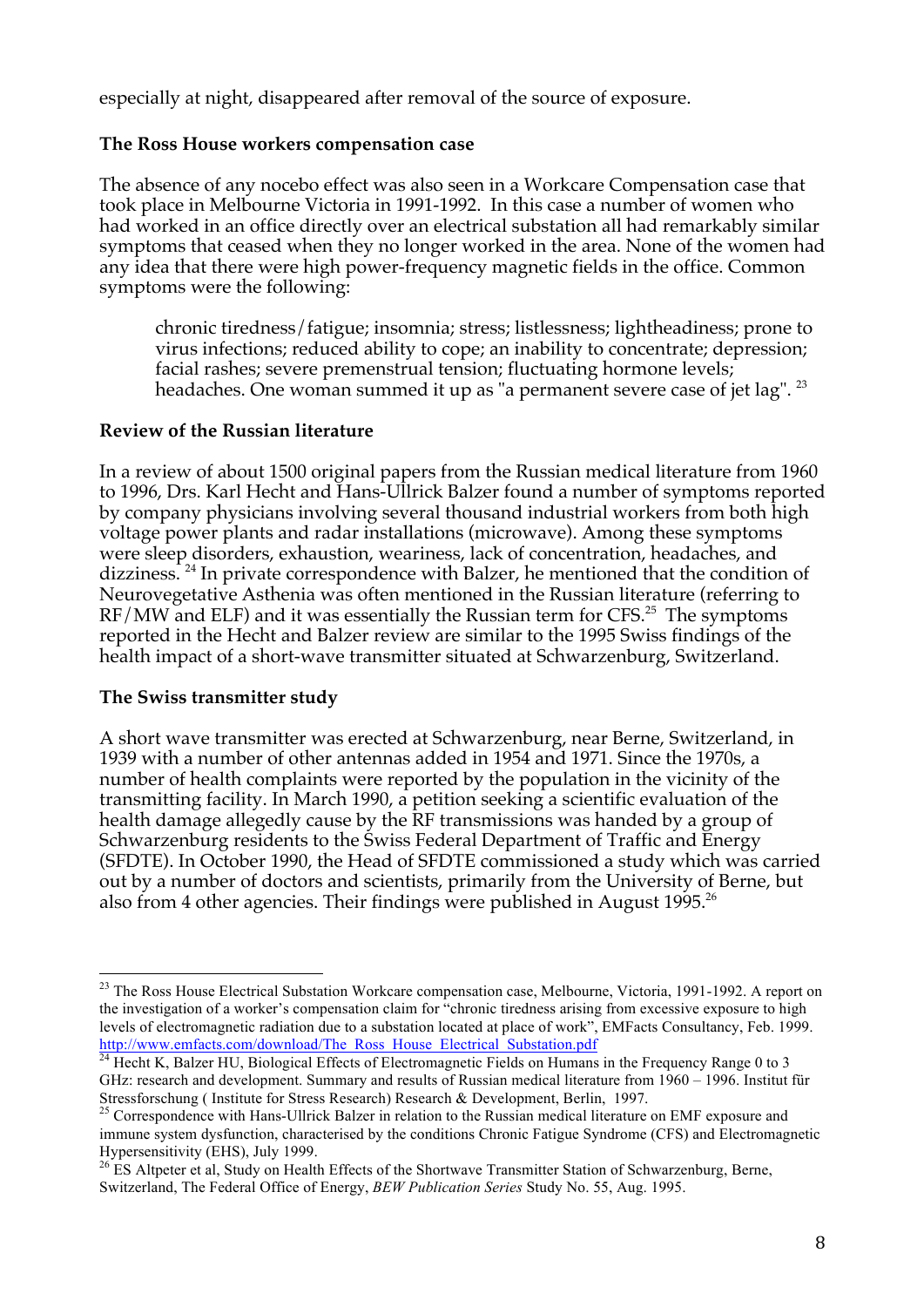The researchers carried out an extensive evaluation of health effects, using a carefully crafted health diary survey. They found significant changes in a number of health conditions which increased with proximity to the mast and were significantly worse in elderly people. They included the following:

nervosity (restlessness); disturbances in falling asleep and maintaining sleep; joint pain; disturbances in concentration; general weakness and tiredness.

Sleep disturbance was associated with a maximum exposure of 1.85uW/cm2 with a mean nocturnal exposure of less than 0.7 uW/cm2. People living in a mean RF exposure of 3.8 uW/cm2, which was about 100 times higher than for an unexposed group, had a significantly elevated level of restlessness, sleep disruption, aches and pains and phlegm problems, all problems which were significantly worse for those aged over 45 years. In an analysis of the study by Neil Cherry, it was noted that a number of variables in the study, namely "Nervosity and inner restlessness", "General weakness and tiredness" and "Difficulties in falling asleep" were strongly related and could be termed "chronic fatigue syndrome". **Cherry also noted that Hypochondria (the authors called it a "health-worrying personality") [Nocebo] was tested for but not found. This was highlighted when the transmitter was turned off unexpectedly, and unknown to the residents, in the middle of the study. Affected sleep patterns recovered until the transmitter was turned on again, when they deteriorated again**. 27

The authors of the Schwarzenburg Study concluded:

Our results indicate a higher frequency of disorders of a neurovegetative nature among residents up to about 1000 m from the transmitter, and are highly suggestive of a direct effect of the radio shortwave transmitter on sleep quality.<sup>28</sup>

It is important to note here that the exposure levels in this study were far below what ICNIRP and ICES have deemed as supposedly safe exposure limits, and appear to be in the range one might experience when sleeping close to a working smart meter. This needs to be verified by independent testing in actual homes, not in an artificial laboratory setting. Going by the above study, levels of interest would be in the  $7 \text{mW/m2}$  (0.7 uW/cm2) to 38mW/cm2 (3.8uW/cm2) + range.

# A rough draft for a research proposal to clarify the issue

Considering the huge financial investment in the rollout of smart grid technology, the apparently mounting anecdotal reports in many countries that smart meter emissions may be making people sick may turn out to be a significant impediment to the implementation of the technology. There is an urgent need for independent research to settle the issue. Are these concerns justisfied or is it all just a consequence of needless worry?

One way to proceed with this research is to take the 'worst case scenario' – when a bedhead is next to a smart meter on the outside of the wall and design a study to determine if smart meter emissions do, or do not, affect sleep patterns. This should be done as a double blind study, through an independent<sup>29</sup> sleep centre. Set up a sleeping

<sup>&</sup>lt;sup>27</sup> N. Cherry, Swiss shortwave transmitter study sounds warning, *Electromagnetics Forum*, Vol. 1, No. 2, Article 10, http://www.emfacts.com/forum/issue2/mag\_9.html

<sup>&</sup>lt;sup>28</sup> ibid. <sup>29</sup> This would require that the testing facility and investigators have no present or former financial or employment ties with an industry sector that might be affected by the findings of the study. The importance of this is highlighted